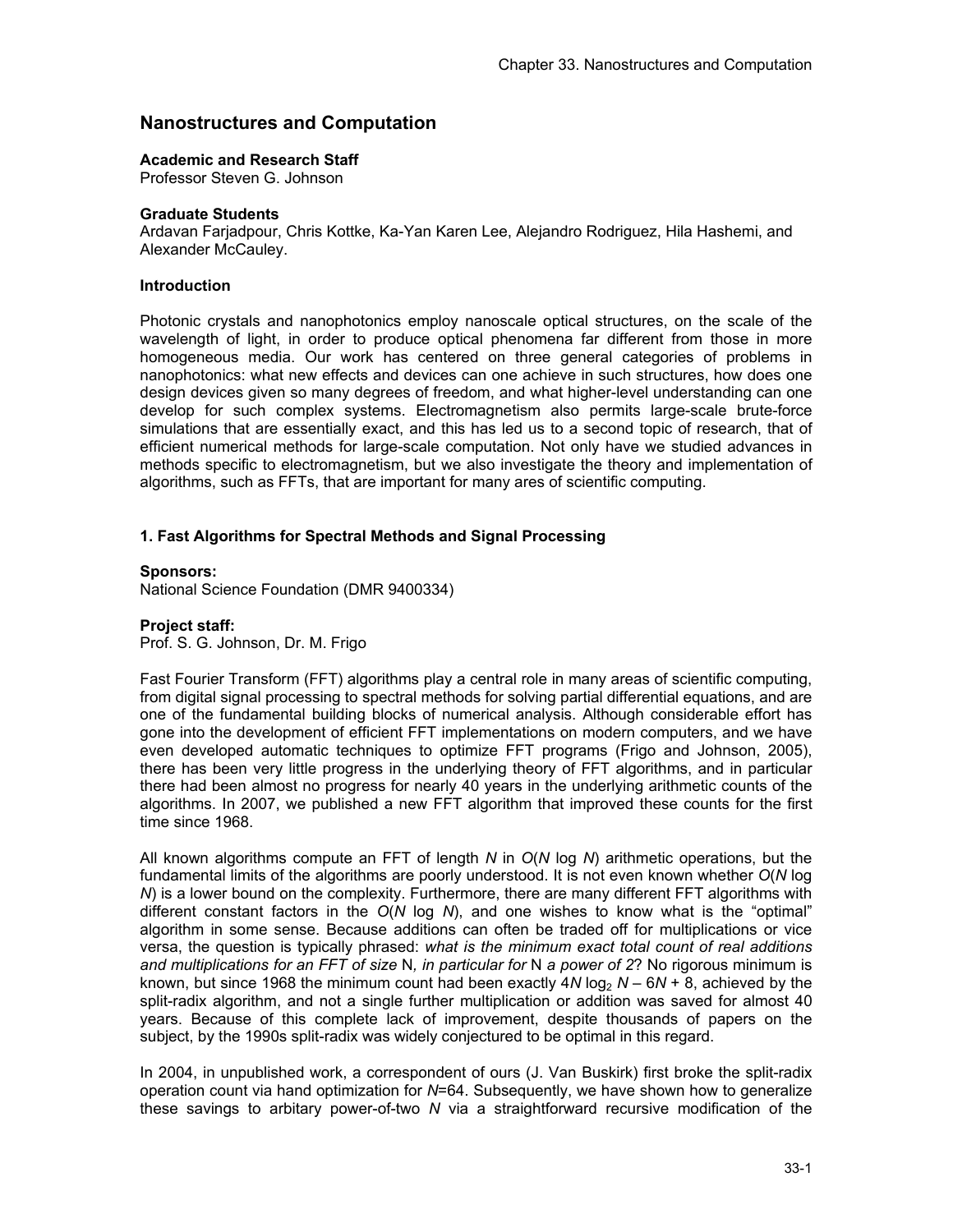conventional split-radix algorithm. In doing so, we showed that not only are some operations saved, but the asymptotic constant factor is reduced from 4*N* log<sub>2</sub> *N* to  $34/9$  *N* log<sub>2</sub> *N*. The basic idea of the new algorithm is simply a recursive rescaling of the sub-transforms of the split-radix FFT, where the sub-transforms are scaled in such a way as to cancel certain constant factors and hence to reduce the number of required multiplications. It turns out that the best choice of rescaling factor has a self-similar fractal pattern that is interesting in its own right, as shown in figure 1 below.



**figure 1.** The fractal rescaling factor for a sub-transform of size *N*=4096 in order to achieve the new minimum-operation FFT.

This 6% improvement in a count long thought to be optimal immediately re-opens the question of whether further improvements are possible. Furthermore, it leads to immediate improvements in related transforms, such as the discrete cosine transforms used for audio and image compression.

### **2. Numerical Methods for Design in Electromagnetism**

### **Sponsors:**

National Science Foundation (DMR 9400334) DARPA (Office of Naval Research award N00014-05-0700)

### **Project Staff:**

A. Farjapour, Dr. D. Roundy, A. Rodriguez, M. Ibanescu, P. Bermel, J. D. Joannopoulos, and S. G. Johnson

The most common and general computational methods for numerical electromagnetism typically involve discretizing Maxwell's equation over some form of grid or mesh. Most notably, the finitedifference time-domain (FDTD) method, one of the most widespread techniques, uses a uniform Cartesian grid. When faced with material interfaces where the refractive index changes discontinuously, however, such methods face degradation in their accuracy due to "staircasing" of the interface; more precisely, the accuracy degrades because of the discontinuities in the underlying electromagnetic fields. For example, standard FDTD schemes are reduced from second-order accuracy (error quadratic in the resolution) to linear accuracy (error linear in resolution). Besides the accuracy problems, the discretization of sharp interfaces causes problems for design of electromagnetic structures: because the geometry can only be changed one "pixel" at a time, powerful continuous optimization techniques are inapplicable. We address both of these techniques by showing that new developments in perturbative methods lead to an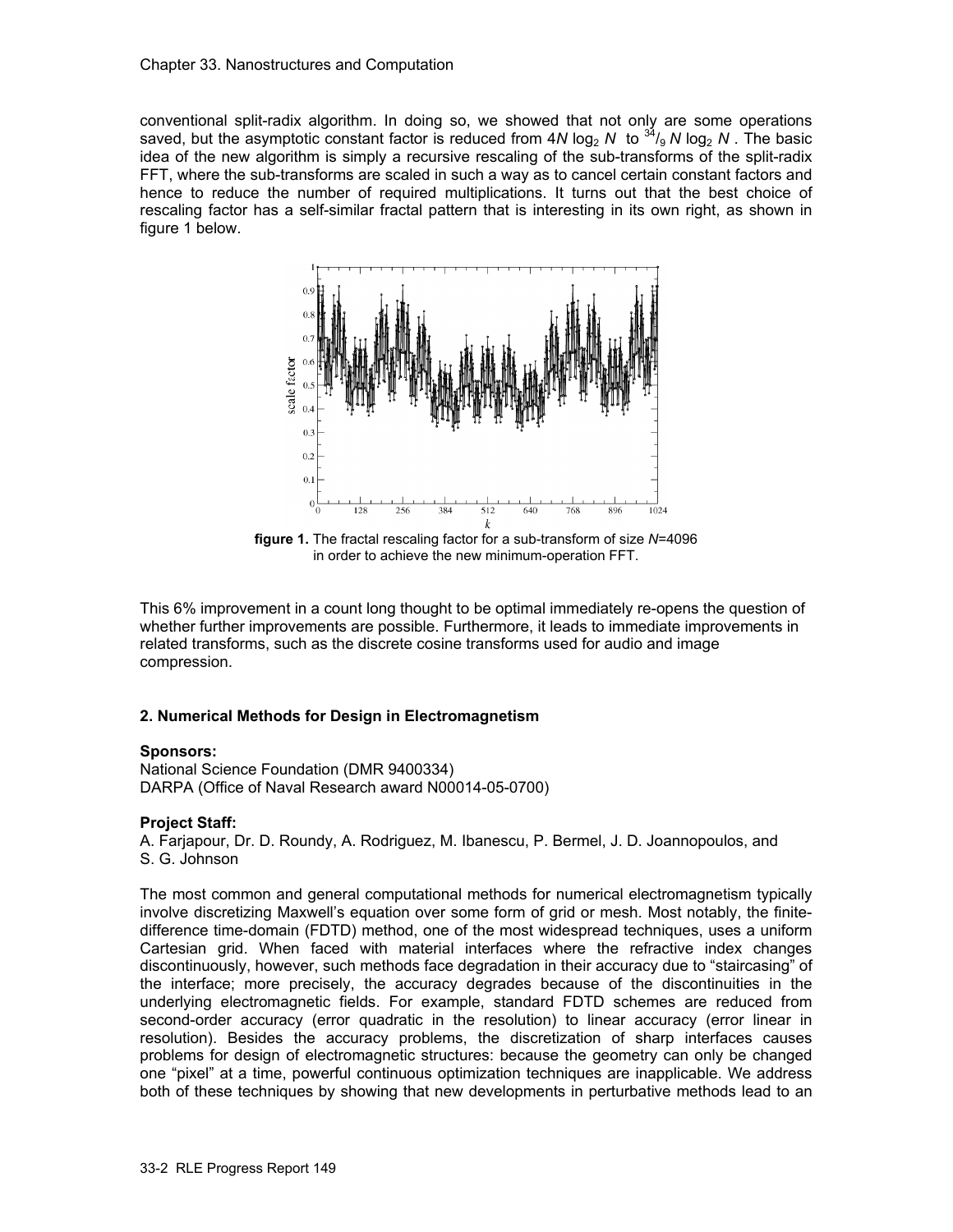accurate way to "smooth" the structure, removing discontinuous interfaces without degrading the structure.

Smoothing discontinuous interfaces in numerical methods is an old idea, and several such techniques have been proposed for FDTD. However, by smoothing the dielectric function, one is changing the geometry of the structure, and hence this smoothing can actually make the errors worse. A few years ago, however, we developed a correct perturbation theory for boundary perturbations in electromagnetism (Johnson et al., 2002), and we have now shown that such a perturbation theory directly leads to an accurate smoothing method (Farjadpour et al., 2006). In particular, one simply designs a smoothing of the dielectric function so that the resulting firstorder perturbation in the solution is zero. This preserves the underlying second-order accuracy of the FDTD method, results in errors far lower than other smoothing methods, and is furthermore constructed to give the correct derivative when changing the geometry—the last property being critical for continuous optimization methods.

An example of the resulting improvement is shown in figure 2, below, for a two-dimensional eigenfrequency calculation in FDTD. The new method (hollow blue squares) exhibits by far the lowest absolute errors (often by an order of magnitude) when compared to other previous smoothing algorithms and also to no smoothing. By doubling the smoothing radius (or by extending the plots to higher resolution), we can also see that the new method (solid blue squares) restores the underlying quadratic convergence of FDTD, compared to the clear linear convergence displayed by the other smoothing methods (many of which have larger errors than no smoothing at all).



**figure 2.** Error in eigenfrequency, versus FDTD resolution, for a square lattice (period *a*) of elliptical air holes in dielectric (ε=12) (one unit cell is inset). Various smoothing methods are compared, along with no smoothing at all (hollow circles). No smoothing leads to erratic errors, while the new smoothing method leads to both the lowest absolute error, and also asymptotically restores quadratic convergence. Straight lines showing linear (dashed black) and quadratic (solid black) convergence are shown for comparison.